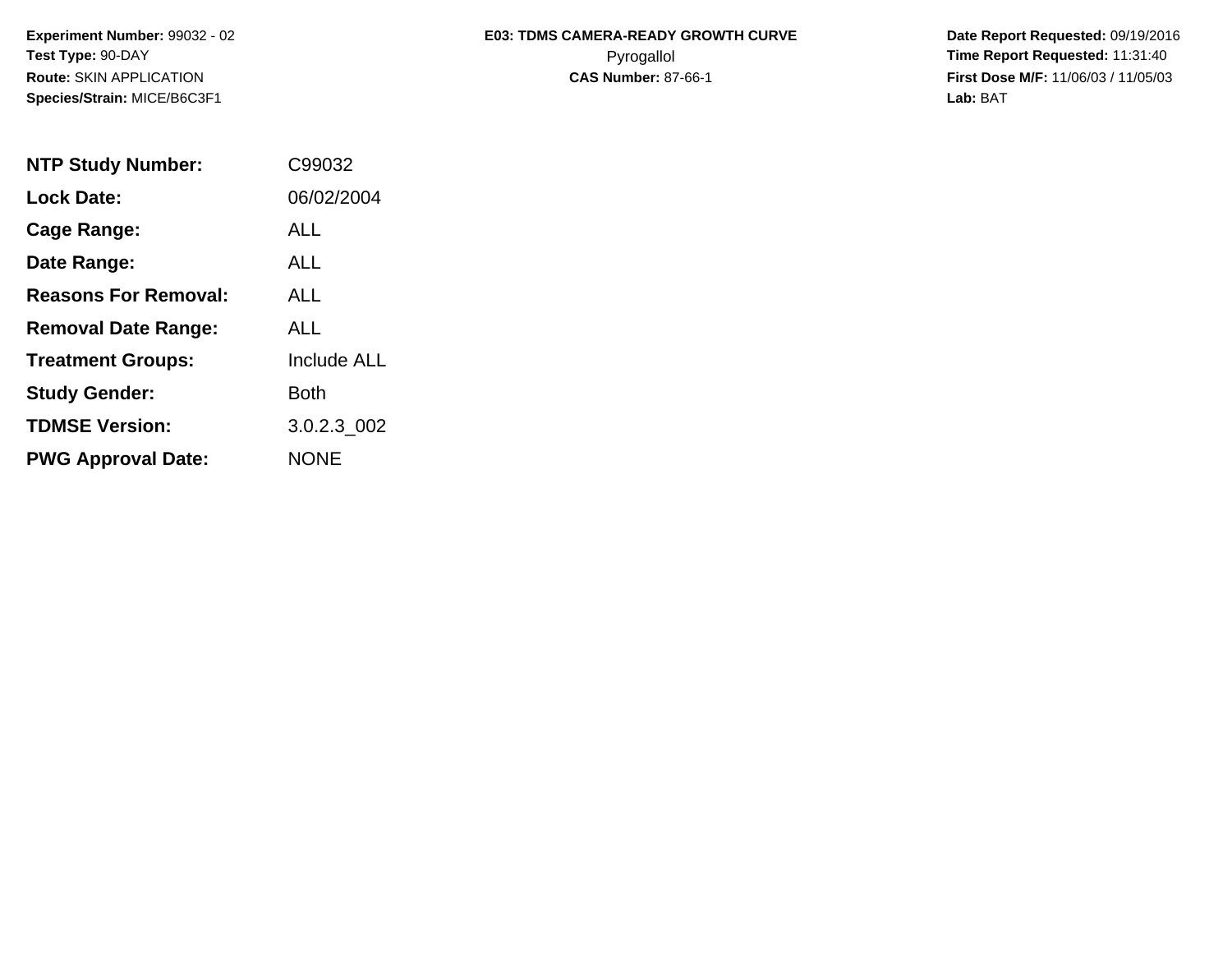**Species/Strain:** MICE/B6C3F1 **Lab:** BAT